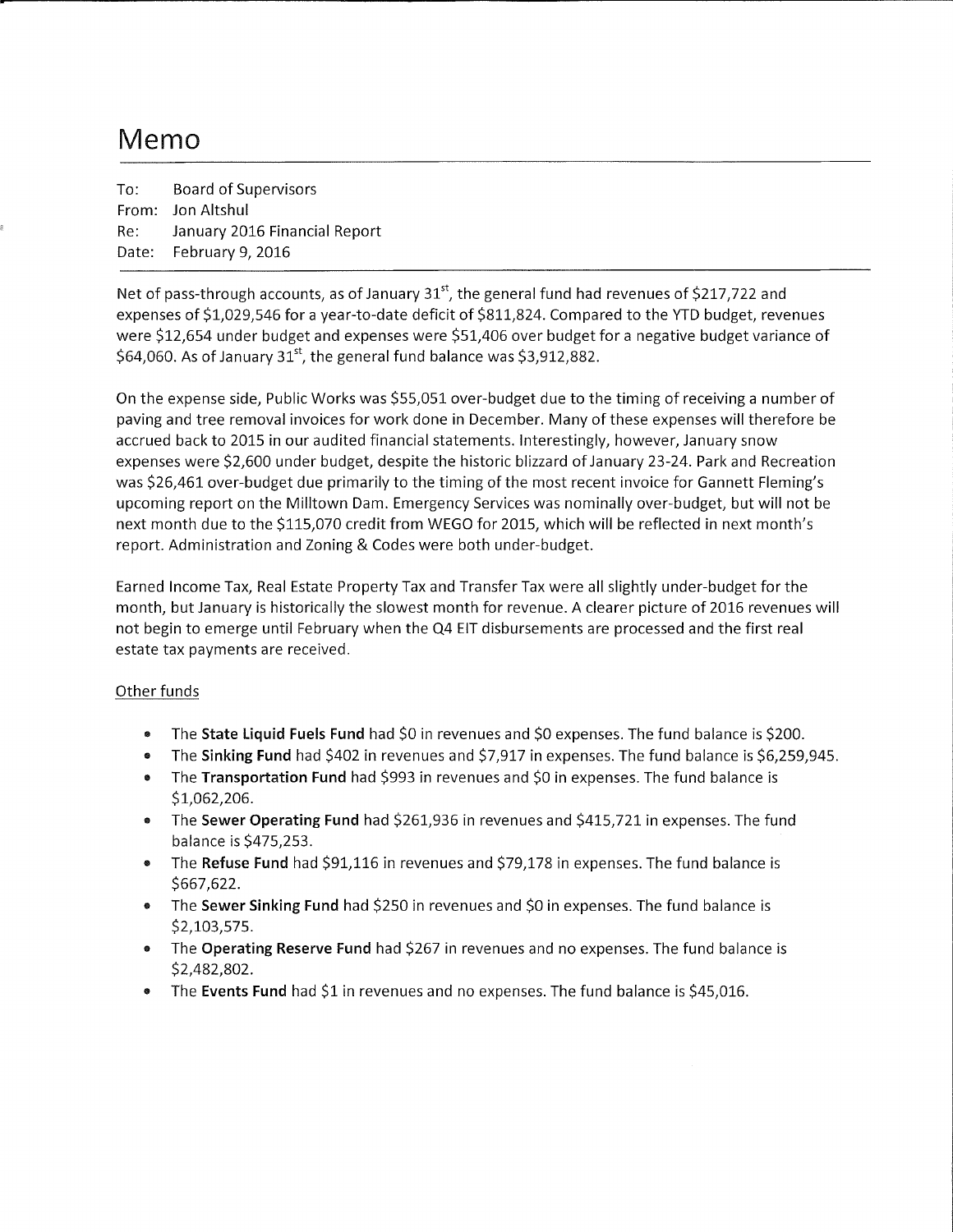## EAST GOSHEN TOWNSHIP JANUARY GENERAL FUND SUMMARY January 31, 2016

à.

| <b>Account Title</b>                    | <b>Annual</b><br><b>Budget</b> | $Y-T-D$<br><b>Budget</b> | $Y-T-D$<br><b>Actual</b> | <b>Budget-Actual</b><br>Variance |
|-----------------------------------------|--------------------------------|--------------------------|--------------------------|----------------------------------|
|                                         |                                |                          |                          |                                  |
| <b>GENERAL FUND</b>                     |                                |                          |                          |                                  |
| <b>EMERGENCY SERVICES EXPENSES</b>      | 4,345,656                      | 499,281                  | 500,077                  | 796                              |
| PUBLIC WORKS EXPENSES                   | 2,634,879                      | 169,550                  | 227,903                  | 58,353                           |
| <b>ADMINISTRATION EXPENSES</b>          | 1,646,376                      | 222,926                  | 197,397                  | (25, 529)                        |
| ZONING/PERMITS/CODES EXPENSES           | 538,192                        | 42,496                   | 37,669                   | (4,827)                          |
| PARK AND RECREATION EXPENSES            | 531,450                        | 31,165                   | 53,775                   | 22,610                           |
| <b>TOTAL CORE FUNCTION EXPENSES</b>     | 9,696,553                      | 965,418                  | 1,016,821                | 51,403                           |
| <b>EMERGENCY SERVICES REVENUES</b>      | 67,595                         | 2,679                    | 1,703                    | (976)                            |
| PUBLIC WORKS REVENUES                   | 974,509                        | 183                      | 3,485                    | 3,302                            |
| <b>ADMINISTRATION REVENUES</b>          | 325,020                        | 17,691                   | 16,812                   | (879)                            |
| ZONING/PERMITS/CODES REVENUES           | 242,150                        | 13,276                   | 22,177                   | 8,901                            |
| PARK AND RECREATION REVENUES            | 152,878                        | 8,106                    | 4,255                    | (3, 851)                         |
| <b>TOTAL CORE FUNCTION REVENUES</b>     | 1,762,152                      | 41,935                   | 48,432                   | 6,497                            |
| NET EMERGENCY SERVICES EXPENSES         | 4,278,061                      | 496,602                  | 498,374                  | 1,772                            |
| <b>NET PUBLIC WORKS EXPENSES</b>        | 1,660,370                      | 169,367                  | 224,418                  | 55,051                           |
| <b>NET ADMINISTRATION EXPENSES</b>      | 1,321,356                      | 205,235                  | 180,585                  | (24, 650)                        |
| NET ZONING/PERMITS/CODES EXPENSES       | 296,042                        | 29,220                   | 15,493                   | (13, 727)                        |
| <b>NET PARK AND RECREATION EXPENSES</b> | 378,572                        | 23,059                   | 49,520                   | 26,461                           |
| <b>CORE FUNCTION NET SUBTOTAL</b>       | 7,934,401                      | 923,483                  | 968,389                  | 44,906                           |
|                                         |                                |                          |                          |                                  |
| <b>DEBT - PRINCIPAL</b>                 | 498,001                        | 0                        | $\overline{0}$           | 0                                |
| <b>DEBT - INTEREST</b>                  | 150,270                        | 12,722                   | 12,725                   | 3                                |
| <b>TOTAL DEBT</b>                       | 648,271                        | 12,722                   | 12,725                   | 3                                |
| <b>TOTAL CORE FUNCTION NET</b>          | 8,582,672                      | 936,205                  | 981,114                  | 44,909                           |
| <b>NON-CORE FUNCTION REVENUE</b>        |                                |                          |                          |                                  |
| <b>EARNED INCOME TAX</b>                | 4,921,500                      | 137,293                  | 120,902                  | (16, 391)                        |
| REAL ESTATE PROPERTY TAX                | 1,997,165                      | 1,525                    | 335                      | (1, 190)                         |
| REAL ESTATE TRANSFER TAX                | 525,000                        | 43,750                   | 39,501                   | (4, 249)                         |
| <b>CABLE TV FRANCHISE TAX</b>           | 467,747                        | 0                        | 0                        | 0                                |
| <b>LOCAL SERVICES TAX</b>               | 320,000                        | 2,815                    | 4,697                    | 1,882                            |
| OTHER INCOME                            | 28,076                         | 3,058                    | 3,856                    | 798                              |
| TOTAL NON CORE FUNCTION REVENUE         | 8,259,488                      | 188,441                  | 169,290                  | (19, 151)                        |
|                                         |                                |                          |                          |                                  |
| <b>NET RESULT</b>                       | (323, 184)                     | (747, 764)               | (811, 824)               | (64,060)                         |